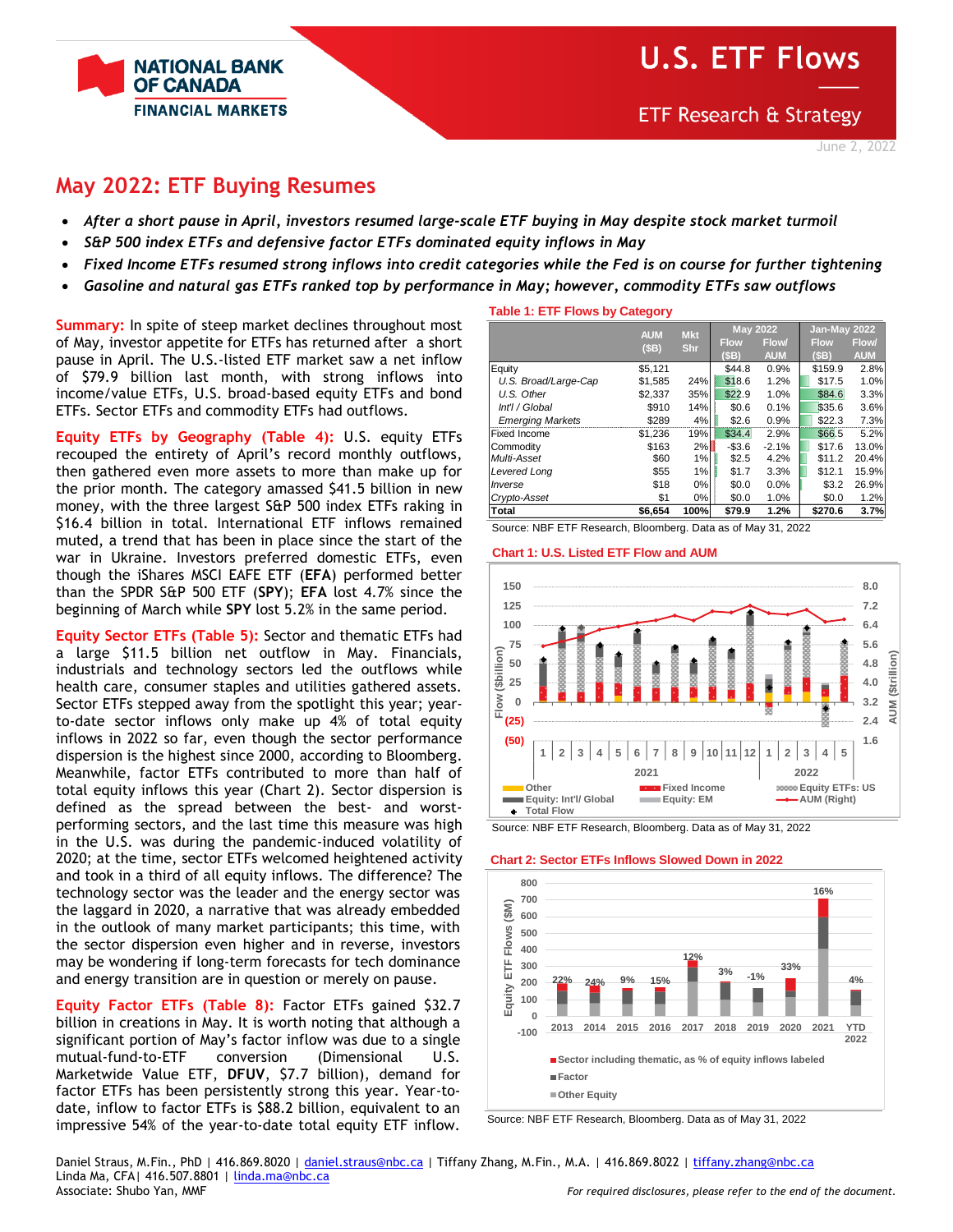

In comparison, in 2021 factor ETFs represented 27% of the total equity ETF demand in terms of flows (Chart 2). In May 2022, most new assets went into defensive factors (value, low volatility, dividend/income), but growth factor products saw large buying interest too, taking in \$5.7 billion. In fact, if we remove the \$7.7 billion contribution from **DFUV**, growth ETFs slightly outsold value ETFs in May, even though the S&P 500 Growth index ended the month underperforming the S&P 500 Value index by 3%.

**Fixed Income ETFs (Tables 6, 7**): The Fed announced a 50 bps rate increase in May as well as the beginning of the quantitative tightening process. The press conference also suggested a year-end rate in the 2.50–2.75% range, which is less aggressive than what the market has priced in. In May, investors poured money back into fixed income ETFs; the fixed income

category welcomed \$34.4 billion, more than half of the category's year-to-date inflow. While short-term U.S. government bond ETFs continued to draw most of the assets, we observed significant buying across almost all credit and maturity levels, perhaps reflecting a sense of 'relief' from market participants who were fearing an even more hawkish Fed. Long-term treasury ETF (**TLT**, \$1.9 billion), investment grade corporate bond ETF (**LQD**, \$1.9 billion) and high yield corporate bond ETF (**HYG**, \$2.5 billion) all made their way into the top 20 ETF inflow table in May.

**Commodity ETFs:** Commodity ETFs' inflow streak ended in May with a net outflow of \$3.6 billion (Chart 3). Precious metal ETFs lost \$2.5 billion in total, primarily from **GLD** (\$1.5 billion) and **SLV** (\$0.4 billion). iShares GSCI Commodity Dynamic (**COMT**) also had a \$1.4 billion outflow, seemingly from two consecutive block trades. Only agricultural futures-based ETFs remained strongly in demand. Agriculture is the only commodity category in May that received a net inflow (\$0.3 billion).

**ESG ETFs (Table 2):** After months of resilient inflows amidst difficult market conditions, U.S.-listed ESG ETFs finally saw their first month of redemption since January 2019. In fact, May had the largest monthly redemption in history mostly driven by institutional redemption orders on two broad ESG-score-based ETFs. The largest ESG-focused EM ETF, iShares ESG Aware MSCI EM (**ESGE**), lost about 20% of its AUM this month from several institutional sized withdrawals amounting to \$1.1 billion, and the mammothsized U.S. equity ETF iShares ESG Aware MSCI USA ETF (**ESGU**) also shed \$0.5 billion in a single block trade. On the inflow side, Nuveen ESG Large-Cap Value ETF (**NULV**) received \$247 million inflows, which speaks to the popularity of value investing in every ETF category in the context of the modern economic backdrop of lofty valuations.

**Top Performing ETFs (Table 3):** U.S.-focused oil & gas ETFs rallied in May due to higher energy demand. Reliance on U.S. crude oil is rising, as the EU is reaching consensus on a possible Russian oil embargo. Although the EU has exempted gas from sanctions, the Russian state-owned energy company Gazprom has cut supplies to some EU countries due to their refusal to pay for gas in rubles. This cut in supply (and also warmer weather in the Northern Hemisphere) may drive up relative demand for U.S. natural gas.

**Chart 3: Commodity ETF Flow by Category**



Source: NBF ETF Research, BlackRock. Data as of May 31, 2022

#### **Table 2: U.S. Listed ESG ETFs – May 2022**

|                        |          |      |             | <b>May 2022</b> | Jan - May 2022                                           |          |
|------------------------|----------|------|-------------|-----------------|----------------------------------------------------------|----------|
| Category               |          |      |             |                 | AUM (\$M) AUM (%) Flow (\$M) Flow/AUMFlow (\$M) Flow/AUM |          |
| Equity                 | \$91,027 | 92%  | $-$1.80$    | $-2.0%$         | \$2,651                                                  | 2.6%     |
| Broad - U.S.           | \$50.680 | 51%  | $-$ \$132   | $-0.3%$         | \$1,701                                                  | 2.9%     |
| Broad - DM             | \$8.231  | 8%   | \$4         | 0.0%            | \$740                                                    | 8.7%     |
| Broad - EM             | \$5.296  | 5%   | $-$ \$1.130 | $-17.6%$        | $-$ \$250                                                | $-3.8%$  |
| Broad - Global         | \$3.764  | 4%   | \$12        | 0.3%            | \$311                                                    | 7.7%     |
| Environment            | \$6.949  | 7%   | $-$ \$260   | $-3.6%$         | \$427                                                    | 5.5%     |
| Clean Energy           | \$13.009 | 13%  | $-$ \$351   | $-2.8%$         | $-$ \$923                                                | $-5.8%$  |
| Social                 | \$2.256  | 2%   | \$4         | 0.2%            | \$315                                                    | 13.8%    |
| Other                  | \$622    | 1%   | \$38        | 6.6%            | \$216                                                    | 44.8%    |
| Commodities            | \$1.579  | 2%   | $-$ \$87    | $-5.4%$         | $-$ \$221<br>H                                           | $-11.8%$ |
| Multi-Asset            | \$175    | 0%   | \$2         | 1.3%            | \$5                                                      | 2.5%     |
| <b>Fixed Income</b>    | \$6.579  | 7%   | \$55        | 0.8%            | \$1,081                                                  | 17.7%    |
| <b>Total Displayed</b> | \$99.361 | 100% | $-$1.834$   | $-1.8%$         | \$3,516                                                  | 3.1%     |

Source: NBF ETF Research, Bloomberg. Data as of May 31, 2022

## **Table 3: Best Performing ETFs\* – May 2022**

|    | <b>Ticker</b> | <b>Name</b>                                     | <b>Total</b> | <b>AUM</b> | <b>Flow</b> |
|----|---------------|-------------------------------------------------|--------------|------------|-------------|
|    |               |                                                 | Return (%)   | (SM)       | (SM)        |
|    | <b>ECH</b>    | iShares MSCI Chile ETF                          | 19.7         | 448        | $-21$       |
| 2  | <b>UGA</b>    | United States Gasoline Fund LP                  | 19.6         | 107        | 31          |
| 3  | <b>PXE</b>    | Invesco Dynamic Energy Exploration & Production | 19.3         | 264        | 107         |
| 4  | <b>FCG</b>    | <b>First Trust Natural Gas ETF</b>              | 18.0         | 729        | 82          |
| 5  | <b>IEO</b>    | iShares U.S. Oil & Gas Exploration & Production | 17.8         | 820        | 65          |
| 6  | <b>XOP</b>    | SPDR S&P Oil & Gas Exploration & Production ETF | 17.3         | 5,541      | $-604$      |
|    | <b>RYE</b>    | Invesco S&P 500 Equal Weight Energy ETF         | 16.5         | 544        | 70          |
| 8  | <b>FXN</b>    | First Trust Energy AlphaDEX Fund                | 16.3         | 1,605      | 31          |
| 9  | <b>FTXN</b>   | First Trust Nasdag Oil & Gas ETF                | 16.2         | 1.128      |             |
| 10 | <b>JHME</b>   | John Hancock Multifactor Energy ETF             | 16.1         | 31         |             |

\*Excluding leveraged/inverse ETFs. Source: NBF ETF Research, Bloomberg. Data as of May 31, 2022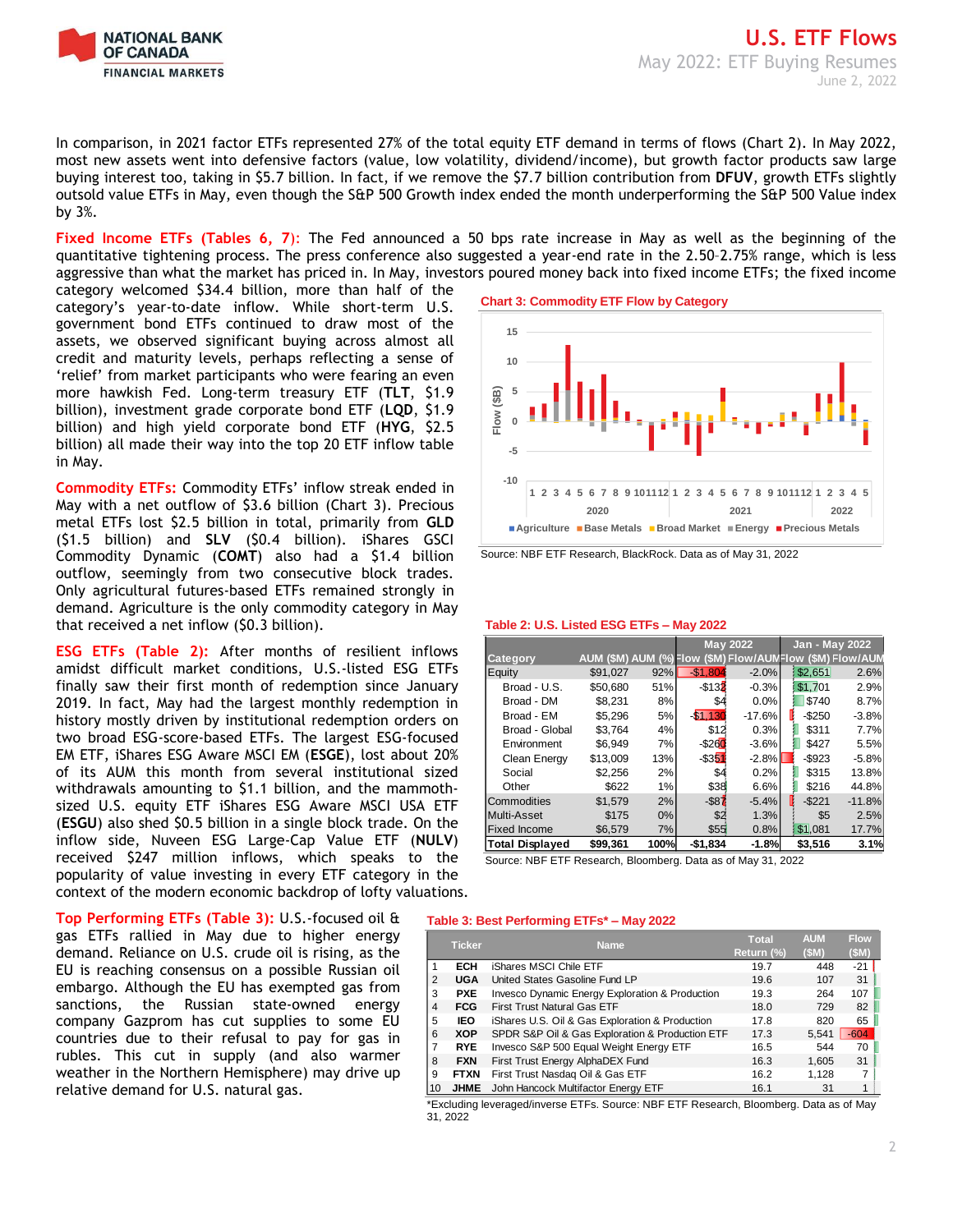

## **U.S. ETF Flows** May 2022: ETF Buying Resumes June 2, 2022

## **May 2022 ETF Flows: Tables 4 – 10**

| Table 4 - Equity ETF Flows by Geography - |                  | <b>May 2022</b> |                                            |                 | Table 6 - Fixed Income ETF Flows by Type - May 2022     |                  |                                          |            |                |  |
|-------------------------------------------|------------------|-----------------|--------------------------------------------|-----------------|---------------------------------------------------------|------------------|------------------------------------------|------------|----------------|--|
| Geography                                 | <b>AUM (\$B)</b> | <b>Mkt Shr</b>  | Flow (\$B)                                 | <b>Flow/AUM</b> | <b>Type</b>                                             | <b>AUM (\$B)</b> | <b>Mkt Shr</b>                           | Flow (SB)  | <b>Flow/AL</b> |  |
| U.S.                                      | \$3,922          |                 | \$41.5                                     | 1.1%            | U.S. Aggregate                                          | \$289            | 23%                                      | \$3.2      | 1.1%           |  |
| Broad/Large Cap                           | \$1,585          | 31%             | \$18.6                                     | 1.2%            | U.S. Government                                         | \$349            | 28%                                      | \$17.7     | 5.3%           |  |
| U.S. Other                                | \$2,337          | 46%             | \$22.9                                     | 1.0%            | U.S. Municipals                                         | \$86             | 7%                                       | \$6.0      | 7.6%           |  |
| <b>International Developed</b>            | \$545            |                 | \$1.3                                      | 0.2%            | U.S. I.G. Corporate                                     | \$212            | 17%                                      | \$3.2      | 1.5%           |  |
| Broad Int'l Dev                           | \$414            | 8%              | \$2.2                                      | 0.5%            | Developed Markets&Global                                | \$135            | 11%                                      | \$0.9      | 0.7%           |  |
| <b>Broad Europe</b>                       | \$46             | 1%              | $-$1.9$                                    | $-4.1%$         | <b>Emerging Markets</b>                                 | \$29             | 2%                                       | \$0.4\$    | 1.2%           |  |
| Japan                                     | \$21             | $0\%$           | \$0.3                                      | 1.2%            | Sub-investment Grade                                    | \$90             | 7%                                       | \$3.3      | 3.8%           |  |
| Canada                                    | \$11             | 0%              | \$0.1                                      | 0.6%            | <b>Convertibles and Preferreds</b>                      | \$45             | 4%                                       | $-$0.2$    | $-0.5%$        |  |
| <b>Other Developed</b>                    | \$52             | 1%              | \$0.7                                      | 1.4%            | <b>Total Displayed</b>                                  | \$1,236          | 100%                                     | \$34.4     | 2.9%           |  |
| <b>Emerging Markets</b>                   | \$289            |                 | \$2.6                                      | 0.9%            |                                                         |                  | Source: National Bank of Canada, Bloombe |            |                |  |
| <b>Broad Cap Weighted</b>                 | \$194            | 4%              | \$0.7                                      | 0.3%            | Table 7 - Fixed Income ETF Flows by Maturity - May 2022 |                  |                                          |            |                |  |
| China $(A+H)$                             | \$26             | 1%              | \$0.8                                      | 3.2%            | <b>Maturity</b>                                         | AUM (\$B)        | <b>Mkt Shr</b>                           | Flow (\$B) | Flow/AL        |  |
| Other EM                                  | \$69             | 1%              | \$1.2                                      | 1.8%            | Broad/Mixed                                             | \$632            | 51%                                      | \$11.0     | $1.8\%$        |  |
| Global/Regional                           | \$365            | 7%              | $-$0.6$                                    | $-0.2%$         | Ultra Short Term                                        | \$140            | 11%                                      | \$6.9      | 5.2%           |  |
| <b>Total Displayed</b>                    | \$5,121          | 100%            | \$44.8                                     | 0.9%            | Short Term                                              | \$255            | 21%                                      | \$10.1     | 4.1%           |  |
|                                           |                  |                 | Source: National Bank of Canada, Bloomberg |                 | Mid Term                                                | \$134            | 11%                                      | \$3.3      | 2.6%           |  |

|                                                             |           |                | Source. National Barik of Canada, Bloomberg |                     | MIG I GIII                                       | +-ت ن     | 1170           | აა.ა                                     | Z.O.70  |
|-------------------------------------------------------------|-----------|----------------|---------------------------------------------|---------------------|--------------------------------------------------|-----------|----------------|------------------------------------------|---------|
| Table 5 - Equity ETF Flows by Sector and Themes* - May 2022 |           |                |                                             |                     | Long Term                                        | \$46      | 4%             | \$1.8                                    | 4.0%    |
| <b>Sector</b>                                               | AUM (\$B) | <b>Mkt Shr</b> |                                             | Flow (\$B) Flow/AUM | <b>Target Maturity</b>                           | \$26      | 2%             | \$1.3                                    | 5.2%    |
| <b>Health Care</b>                                          | \$97      | 11%            | \$1.6                                       | 1.7%                | Rate Hedged                                      | \$3       | 0%             | \$0.0                                    | $-0.6%$ |
| <b>Consumer Staples</b>                                     | \$29      | 3%             | \$0.5                                       | 1.6%                | <b>Total Displayed</b>                           | \$1.236   | 100%           | \$34.4                                   | 2.9%    |
| <b>Utilities</b>                                            | \$27      | 3%             | \$0.3                                       | 1.2%                |                                                  |           |                | Source: National Bank of Canada, Bloombe |         |
| <b>Communication Services</b>                               | \$30      | 3%             | \$0.3                                       | 0.9%                | Table 8 - Equity ETF Flows by Factor* - May 2022 |           |                |                                          |         |
| <b>Real Estate</b>                                          | \$87      | 10%            | \$0.0                                       | 0.0%                | <b>Factor</b>                                    | AUM (\$B) | <b>Mkt Shr</b> | Flow (\$B)                               | Flow/AL |
| Energy                                                      | \$93      | 11%            | $-$ \$0.8                                   | $-1.0%$             | Income                                           | \$354     | 20%            | \$13.3                                   | 4.0%    |
| Consumer Discretionary                                      | \$31      | 4%             | $-50.9$                                     | $-2.6%$             | Value                                            | \$410     | 23%            | \$12.1                                   | 3.1%    |
| <b>Materials</b>                                            | \$51      | 6%             | $\overline{\mathbb{S}}$<br>.4               | $-2.6%$             | Growth                                           | \$318     | 18%            | \$5.7                                    | 1.8%    |
| Technology                                                  | \$158     | 18%            | S                                           | $-1.0%$             | Low Vol                                          | \$62      | 4%             | \$2.6                                    | 4.3%    |
| Industrials                                                 | \$34      | 4%             | $-520$                                      | $-5.5%$             | Momentum                                         | \$22      | 1%             | $-$0.3$                                  | $-1.4%$ |
| <b>Financials</b>                                           | \$66      | 8%             | i.6                                         | $-8.1%$             | Quality                                          | \$35      | 2%             | $-$0.4$                                  | $-1.1%$ |
| <b>ESG</b>                                                  | \$90      | 11%            | $-51.8$                                     | $-2.0%$             | Small/Mid Cap                                    | \$425     | 24%            | $-$0.8$                                  | $-0.2%$ |
| Thematic                                                    | \$65      | 8%             | \$1.5                                       | 2.4%                | Multi-Factor and Other                           | \$143     | 8%             | \$0.3                                    | 0.2%    |
| <b>Total Displayed</b>                                      | \$855     | 100%           | $-$10.0$                                    | $-1.2%$             | <b>Total Displayed</b>                           | \$1.768   | 100%           | \$32.5                                   | 1.9%    |

*QQQ is classified as a broad market ETF and does not belong to technology sector*

| Table 4 - Equity ETF Flows by Geography -                   |                  | <b>May 2022</b> |                                            |         | Table 6 - Fixed Income ETF Flows by Type - May 2022     |                  |                                            |            |                 |
|-------------------------------------------------------------|------------------|-----------------|--------------------------------------------|---------|---------------------------------------------------------|------------------|--------------------------------------------|------------|-----------------|
| Geography                                                   | AUM (\$B)        | <b>Mkt Shr</b>  | Flow (\$B) Flow/AUM                        |         | <b>Type</b>                                             | <b>AUM (\$B)</b> | <b>Mkt Shr</b>                             | Flow (\$B) | <b>Flow/AUM</b> |
| U.S.                                                        | \$3,922          |                 | \$41.5                                     | 1.1%    | U.S. Aggregate                                          | \$289            | 23%                                        | \$3.2      | 1.1%            |
| Broad/Large Cap                                             | \$1,585          | 31%             | \$18.6                                     | 1.2%    | U.S. Government                                         | \$349            | 28%                                        | \$17.7     | 5.3%            |
| U.S. Other                                                  | \$2,337          | 46%             | \$22.9                                     | 1.0%    | U.S. Municipals                                         | \$86             | 7%                                         | \$6.0      | 7.6%            |
| <b>International Developed</b>                              | \$545            |                 | \$1.3                                      | 0.2%    | U.S. I.G. Corporate                                     | \$212            | 17%                                        | \$3.2      | 1.5%            |
| Broad Int'l Dev                                             | \$414            | 8%              | \$2.2                                      | 0.5%    | Developed Markets&Global                                | \$135            | 11%                                        | \$0.9      | 0.7%            |
| <b>Broad Europe</b>                                         | \$46             | 1%              | $-$1.9$                                    | $-4.1%$ | <b>Emerging Markets</b>                                 | \$29             | 2%                                         | \$0.4      | 1.2%            |
| Japan                                                       | \$21             | 0%              | \$0.3                                      | 1.2%    | Sub-investment Grade                                    | \$90             | 7%                                         | \$3.3      | 3.8%            |
| Canada                                                      | \$11             | 0%              | \$0.1                                      | 0.6%    | <b>Convertibles and Preferreds</b>                      | \$45             | 4%                                         | $-$0.2$    | $-0.5%$         |
| Other Developed                                             | \$52             | 1%              | \$0.7                                      | 1.4%    | <b>Total Displayed</b>                                  | \$1,236          | 100%                                       | \$34.4     | 2.9%            |
| <b>Emerging Markets</b>                                     | \$289            |                 | \$2.6                                      | 0.9%    |                                                         |                  | Source: National Bank of Canada, Bloomberg |            |                 |
| <b>Broad Cap Weighted</b>                                   | \$194            | 4%              | \$0.7                                      | 0.3%    | Table 7 - Fixed Income ETF Flows by Maturity - May 2022 |                  |                                            |            |                 |
| China $(A+H)$                                               | \$26             | 1%              | \$0.8                                      | 3.2%    | <b>Maturity</b>                                         | AUM (\$B)        | <b>Mkt Shr</b>                             | Flow (\$B) | <b>Flow/AUM</b> |
| Other EM                                                    | \$69             | 1%              | \$1.2                                      | 1.8%    | <b>Broad/Mixed</b>                                      | \$632            | 51%                                        | \$11.0     | 1.8%            |
| Global/Regional                                             | \$365            | 7%              | $-$0.6$                                    | $-0.2%$ | <b>Ultra Short Term</b>                                 | \$140            | 11%                                        | \$6.9      | 5.2%            |
| <b>Total Displayed</b>                                      | \$5,121          | 100%            | \$44.8                                     | 0.9%    | Short Term                                              | \$255            | 21%                                        | \$10.1     | 4.1%            |
|                                                             |                  |                 | Source: National Bank of Canada, Bloomberg |         | Mid Term                                                | \$134            | 11%                                        | \$3.3      | 2.6%            |
| Table 5 - Equity ETF Flows by Sector and Themes* - May 2022 |                  |                 |                                            |         | Long Term                                               | \$46             | 4%                                         | \$1.8      | 4.0%            |
| Sector                                                      | <b>AUM (\$B)</b> | <b>Mkt Shr</b>  | Flow (\$B) Flow/AUM                        |         | <b>Target Maturity</b>                                  | \$26             | 2%                                         | \$1.3      | 5.2%            |
| <b>Health Care</b>                                          | \$97             | 11%             | \$1.6                                      | 1.7%    | Rate Hedged                                             | \$3              | 0%                                         | \$0.0      | $-0.6%$         |
| <b>Consumer Staples</b>                                     | \$29             | 3%              | \$0.5                                      | 1.6%    | <b>Total Displayed</b>                                  | \$1,236          | 100%                                       | \$34.4     | 2.9%            |
| <b>Utilities</b>                                            | \$27             | 3%              | \$d3                                       | 1.2%    |                                                         |                  | Source: National Bank of Canada, Bloomberg |            |                 |
| <b>Communication Services</b>                               | \$30             | 3%              | \$0.3                                      | 0.9%    | Table 8 - Equity ETF Flows by Factor* - May 2022        |                  |                                            |            |                 |
| <b>Real Estate</b>                                          | \$87             | 10%             | \$0.0                                      | 0.0%    | <b>Factor</b>                                           | <b>AUM (\$B)</b> | <b>Mkt Shr</b>                             | Flow (\$B) | <b>Flow/AUM</b> |
| Energy                                                      | \$93             | 11%             | $-50.8$                                    | $-1.0%$ | Income                                                  | \$354            | 20%                                        | \$13.3     | 4.0%            |
| <b>Consumer Discretionary</b>                               | \$31             | 4%              | $-$ \$0.9                                  | $-2.6%$ | Value                                                   | \$410            | 23%                                        | \$12.1     | 3.1%            |
| <b>Materials</b>                                            | \$51             | 6%              | $-52$<br>.4                                | $-2.6%$ | Growth                                                  | \$318            | 18%                                        | \$5.7      | 1.8%            |
| Technology                                                  | \$158            | 18%             | $-51$<br>$\overline{.7}$                   | $-1.0%$ | Low Vol                                                 | \$62             | 4%                                         | \$2.6      | 4.3%            |
| Industrials                                                 | \$34             | 4%              | $-52.0$                                    | $-5.5%$ | Momentum                                                | \$22             | 1%                                         | $-$0.3$    | $-1.4%$         |

*\*Includes all geographic focus; Source: National Bank of Canada, Bloomberg \*Includes all geographic focus, excluding sector ETFs; Source: NBC, Bloomberg*

|                 |               | Table 9 - Top Single Long ETF Inflows - May 2022         |       |                     | Table 10 - Top Single Long ETF Outflows - May 2022 |               |                                                 |            |                 |  |
|-----------------|---------------|----------------------------------------------------------|-------|---------------------|----------------------------------------------------|---------------|-------------------------------------------------|------------|-----------------|--|
|                 | <b>Ticker</b> | <b>Name</b>                                              |       | Flow (\$B) Flow/AUM |                                                    | <b>Ticker</b> | <b>Name</b>                                     | Flow (\$B) | <b>Flow/AUM</b> |  |
|                 | <b>IVV</b>    | iShares Core S&P 500 ETF                                 | \$8.1 | 2.8%                |                                                    | <b>XLF</b>    | Financial Select Sector SPDR Fund               | $-$3.4$    | $-9.3%$         |  |
|                 | <b>DFUV</b>   | Dimensional US Marketwide Value ETF                      | \$7.7 | <b>NA</b>           | $\mathcal{P}$                                      | <b>VLUE</b>   | iShares MSCI USA Value Factor ETF               | $-52.0$    | $-16.6%$        |  |
| 3               | <b>SPY</b>    | SPDR S&P 500 ETF Trust                                   | \$4.5 | 1.2%                | 3                                                  | <b>SCHP</b>   | Schwab US TIPS ETF                              | $-$ \$1.7  | $-9.3%$         |  |
| 4               | VOO.          | Vanguard S&P 500 ETF                                     | \$3.8 | 1.5%                | 4                                                  | <b>IJR</b>    | iShares Core S&P Small-Cap ETF                  | $-$ \$1.7  | $-2.5%$         |  |
| 5.              | <b>MUB</b>    | iShares National Muni Bond ETF                           | \$3.8 | 15.2%               | 5                                                  | <b>GLD</b>    | <b>SPDR Gold Shares</b>                         | $-$1.5$    | $-2.3%$         |  |
| 6               | <b>BSV</b>    | Vanguard Short-Term Bond ETF                             | \$3.4 | 9.3%                | 6                                                  | <b>COMT</b>   | iShares GSCI Commodity Dynamic                  | $-$1.4$    | $-34.2%$        |  |
|                 | <b>HDV</b>    | iShares Core High Dividend ETF                           | \$3.0 | 30.8%               |                                                    | <b>BBEU</b>   | JPMorgan BetaBuilders Europe ETF                | $-$ \$1.1  | $-12.0%$        |  |
| 8               | <b>BIL</b>    | SPDR Bloomberg Barclays 1-3 Month T-Bill ETF             | \$2.7 | 16.4%               | 8                                                  | <b>ESGE</b>   | iShares Inc iShares ESG Aware MSCI EM ETF       | $-$ \$1.1  | $-18.7%$        |  |
| 9               | <b>HYG</b>    | iShares iBoxx High Yield Corporate Bond ETF              | \$2.5 | 19.7%               | 9                                                  | <b>VHT</b>    | Vanguard Health Care ETF                        | $-50.9$    | $-5.4%$         |  |
| 10              | <b>SHY</b>    | iShares 1-3 Year Treasury Bond ETF                       | \$2.4 | 10.5% 10            |                                                    | <b>IYE</b>    | iShares U.S. Energy ETF                         | $-$0.8$    | $-23.4%$        |  |
|                 |               | 11 EEMV iShares MSCI Emerging Markets Min Vol Factor ETF | \$2.4 | 65.1% 11            |                                                    | <b>IXN</b>    | iShares Global Tech ETF                         | $-$0.8$    | $-18.3%$        |  |
| 12 <sup>2</sup> | <b>SHV</b>    | iShares Short Treasury Bond ETF                          | \$2.2 | 12.5% 12            |                                                    | <b>VCIT</b>   | Vanguard Intermediate-Term Corporate Bond ETF   | $-$0.7$    | $-1.7%$         |  |
| 13              | <b>XLV</b>    | Health Care Select Sector SPDR Fund                      | \$2.2 | 6.0%                | 13                                                 | QQQ           | Invesco QQQ Trust Series 1                      | $-$0.7$    | $-0.4%$         |  |
| 14              | IEF           | iShares 7-10 Year Treasury Bond ETF                      | \$2.2 | 13.4%               | 14                                                 | <b>SRLN</b>   | SPDR Blackstone Senior Loan ETF                 | $-$ \$0.7  | $-6.6%$         |  |
| 15              | <b>LQD</b>    | iShares iBoxx \$ IG Corporate Bond ETF                   | \$1.9 | $6.0\%$   15        |                                                    | XLI           | Industrial Select Sector SPDR Fund              | $-$ \$0.7  | $-4.6%$         |  |
| 16.             | TLT           | iShares 20+ Year Treasury Bond ETF                       | \$1.9 | 10.1%               | 16                                                 | <b>VNQ</b>    | Vanguard Real Estate ETF                        | $-$0.7$    | $-1.4%$         |  |
| 17              |               | <b>JNK</b> SPDR Bloomberg Barclays High Yield Bond ETF   | \$1.8 | 30.4% 17            |                                                    | <b>VBR</b>    | Vanguard Small-Cap Value ETF                    | $-$ \$0.6  | $-2.6%$         |  |
|                 |               | 18 SPYD SPDR Portfolio S&P 500 High Dividend ETF         | \$1.8 | 27.2% 18            |                                                    | <b>VIS</b>    | Vanguard Industrials ETF                        | $-$0.6$    | $-14.6%$        |  |
|                 |               | 19 USFR Wisdom Tree Floating Rate Treasury Fund          | \$1.7 | 42.0% 19            |                                                    | XOP           | SPDR S&P Oil & Gas Exploration & Production ETF | $-$ \$0.6  | $-10.9%$        |  |
| 20              | <b>IWF</b>    | iShares Russell 1000 Growth ETF                          | \$1.7 | $2.7\%$ 20          |                                                    | <b>VB</b>     | Vanquard Small-Cap ETF                          | $-$ \$0.6  | $-1.3%$         |  |

*Source: National Bank of Canada, Bloomberg Source: National Bank of Canada, Bloomberg*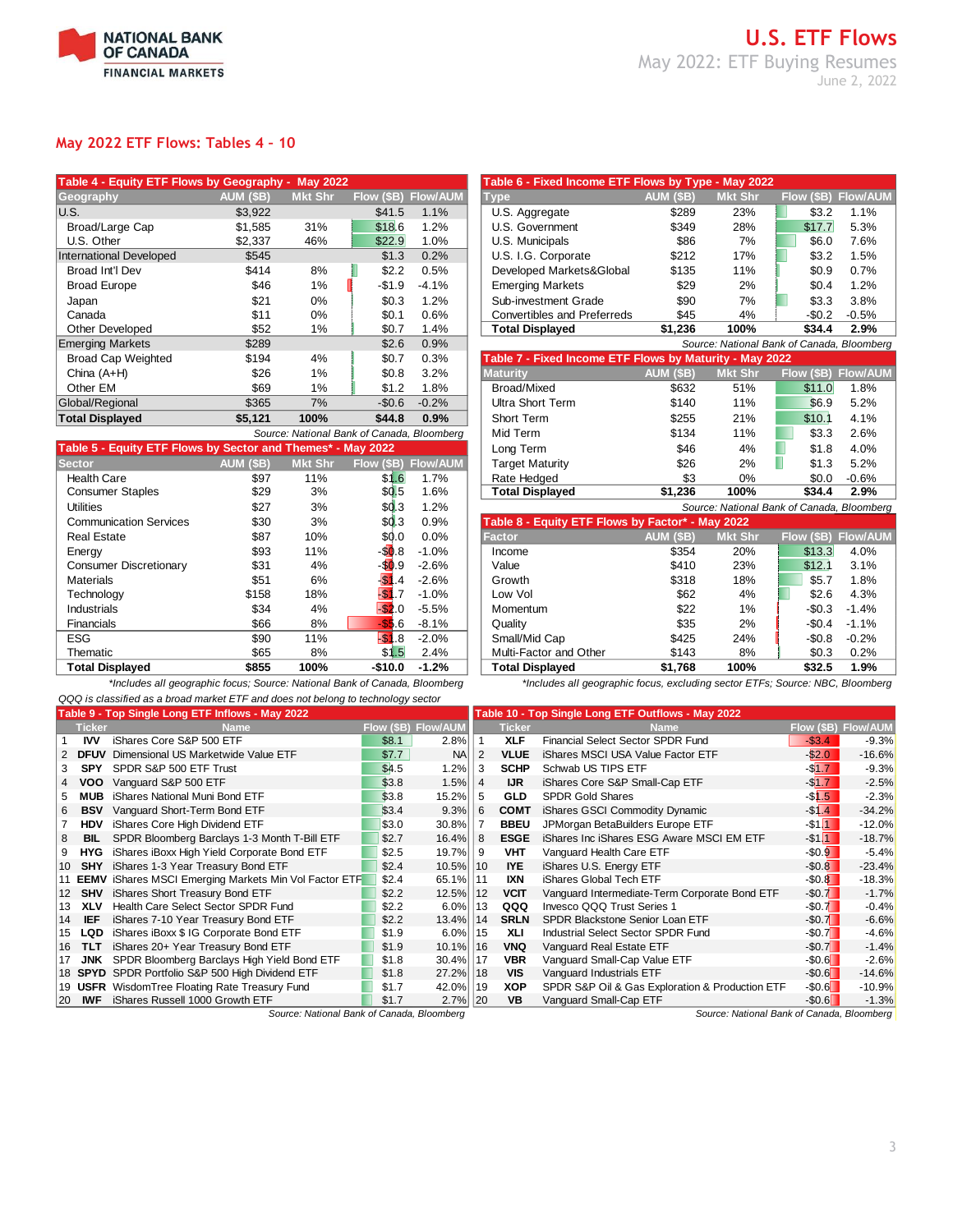

## **January - May 2022 ETF Flows: Tables 11 – 17**

| Table 11 - Equity ETF Flows by Geography - Jan-May 2022 |                  |                |                                            |                 | Table 13 - Fixed Income ETF Flows by Type - Jan-May 2022     |                  |                                            |            |                 |
|---------------------------------------------------------|------------------|----------------|--------------------------------------------|-----------------|--------------------------------------------------------------|------------------|--------------------------------------------|------------|-----------------|
| Geography                                               | <b>AUM (\$B)</b> | <b>Mkt Shr</b> | Flow (\$B)                                 | <b>Flow/AUM</b> | <b>Type</b>                                                  | <b>AUM (\$B)</b> | <b>Mkt Shr</b>                             | Flow (\$B) | <b>Flow/AUM</b> |
| U.S.                                                    | \$3,922          |                | \$102.1                                    | 2.3%            | U.S. Aggregate                                               | \$289            | 23%                                        | \$9.1      | 3.0%            |
| Broad/Large Cap                                         | \$1,585          | 31%            | \$17.5                                     | 1.0%            | U.S. Government                                              | \$349            | 28%                                        | \$44.4     | 13.5%           |
| U.S. Other                                              | \$2,337          | 46%            | \$84.6                                     | 3.3%            | U.S. Municipals                                              | \$86             | 7%                                         | \$12.3     | 15.7%           |
| <b>International Developed</b>                          | \$545            |                | \$19.0                                     | 3.2%            | U.S. I.G. Corporate                                          | \$212            | 17%                                        | \$5.5      | 2.4%            |
| Broad Int'l Dev                                         | \$414            | 8%             | \$15.7                                     | 3.5%            | Developed Markets&Global                                     | \$135            | 11%                                        | \$8.9      | 6.5%            |
| <b>Broad Europe</b>                                     | \$46             | 1%             | $-$ \$3.4                                  | $-5.9%$         | <b>Emerging Markets</b>                                      | \$29             | 2%                                         | \$0.1      | 0.2%            |
| Japan                                                   | \$21             | $0\%$          | \$0.2                                      | 0.9%            | Sub-investment Grade                                         | \$90             | 7%                                         | $-$10.1$   | $-9.3%$         |
| Canada                                                  | \$11             | $0\%$          | \$1.5                                      | 14.6%           | Convertibles and Preferreds                                  | \$45             | 4%                                         | $- $3.7$   | $-6.7%$         |
| Other Developed                                         | \$52             | 1%             | \$5.0                                      | 9.2%            | <b>Total Displayed</b>                                       | \$1,236          | 100%                                       | \$66.5     | 5.2%            |
| <b>Emerging Markets</b>                                 | \$289            |                | \$22.3                                     | 7.3%            |                                                              |                  | Source: National Bank of Canada, Bloomberg |            |                 |
| <b>Broad Cap Weighted</b>                               | \$194            | 4%             | \$12.7                                     | 6.2%            | Table 14 - Fixed Income ETF Flows by Maturity - Jan-May 2022 |                  |                                            |            |                 |
| China $(A+H)$                                           | \$26             | 1%             | \$4.3                                      | 15.5%           | <b>Maturity</b>                                              | <b>AUM (\$B)</b> | <b>Mkt Shr</b>                             | Flow (\$B) | <b>Flow/AUM</b> |
| Other EM                                                | \$69             | 1%             | \$5.3                                      | 7.4%            | Broad/Mixed                                                  | \$632            | 51%                                        | \$2.6      | 0.4%            |
| Global/Regional                                         | \$365            | 7%             | \$16.6                                     | 4.1%            | Ultra Short Term                                             | \$140            | 11%                                        | \$26.0     | 22.5%           |
| <b>Total Displayed</b>                                  | \$5,121          | 100%           | \$159.9                                    | 2.8%            | Short Term                                                   | \$255            | 21%                                        | \$14.7     | 5.9%            |
|                                                         |                  |                | Source: National Bank of Canada, Bloomberg |                 | Mid Term                                                     | \$134            | 11%                                        | \$11.3     | 8.3%            |

| Table 12 - Equity ETF Flows by Sector and Themes* - Jan-May 2022 |                  |         |            |                 | Long Term                                             | \$46             | 4%                                       | \$8.5      | 17.5%          |
|------------------------------------------------------------------|------------------|---------|------------|-----------------|-------------------------------------------------------|------------------|------------------------------------------|------------|----------------|
| <b>Sector</b>                                                    | <b>AUM (\$B)</b> | Mkt Shr | Flow (\$B) | <b>Flow/AUM</b> | <b>Target Maturity</b>                                | \$26             | 2%                                       | \$3.8      | 16.7%          |
| <b>Health Care</b>                                               | \$97             | 11%     | \$7.2      | 6.8%            | Rate Hedged                                           | \$3              | 0%                                       | $-$0.5$    | -12.4%         |
| <b>Consumer Staples</b>                                          | \$29             | 3%      | \$5.9      | 24.4%           | <b>Total Displayed</b>                                | \$1,236          | 100%                                     | \$66.5     | 5.2%           |
| <b>Utilities</b>                                                 | \$27             | 3%      | \$4.2      | 19.5%           |                                                       |                  | Source: National Bank of Canada, Bloombe |            |                |
| Energy                                                           | \$93             | 11%     | \$4.0      | 6.9%            | Table 15 - Equity ETF Flows by Factor* - Jan-May 2022 |                  |                                          |            |                |
| <b>Materials</b>                                                 | \$51             | 6%      | \$2.7      | 5.4%            | Factor                                                | <b>AUM (\$B)</b> | <b>Mkt Shr</b>                           | Flow (\$B) | <b>Flow/AU</b> |
| Technology                                                       | \$158            | 18%     | \$0.4      | 0.2%            | Income                                                | \$354            | 20%                                      | \$47.8     | 15.0%          |
| <b>Real Estate</b>                                               | \$87             | 10%     | \$0.7      | $-0.6%$         | Value                                                 | \$410            | 23%                                      | \$25.6     | 6.4%           |
| <b>Communication Services</b>                                    | \$30             | 3%      | \$2.3      | $-5.5%$         | Growth                                                | \$318            | 18%                                      | \$2.8      | 0.7%           |
| Industrials                                                      | \$34             | 4%      | \$2.6      | $-6.4%$         | Low Vol                                               | \$62             | 4%                                       | \$2.6      | 4.0%           |
| <b>Consumer Discretionary</b>                                    | \$31             | 4%      | \$6.7      | $-13.7%$        | Quality                                               | \$35             | 2%                                       | \$0.3      | 0.8%           |
| Financials                                                       | \$66             | 8%      | $-10.5$    | $-12.4%$        | Small/Mid Cap                                         | \$425            | 24%                                      | $-$0.6$    | $-0.1%$        |
| <b>ESG</b>                                                       | \$90             | 11%     | \$2.6      | 2.5%            | Momentum                                              | \$22             | 1%                                       | $-$1.8$    | $-6.4%$        |
| Thematic                                                         | \$65             | 8%      | \$4.7      | 6.1%            | Multi-Factor and Other                                | \$143            | 8%                                       | \$9.0      | 6.1%           |
| <b>Total Displayed</b>                                           | \$855            | 100%    | \$8.9      | 0.9%            | <b>Total Displayed</b>                                | \$1,768          | 100%                                     | \$85.7     | 4.5%           |
|                                                                  |                  |         |            |                 |                                                       |                  |                                          |            |                |

*\*Includes all geographic focus; Source: National Bank of Canada, Bloomberg \*Includes all geographic focus, excluding sector ETFs; Source: NBC, Bloomberg QQQ is classified as a broad market ETF and does not belong to technology sector*

| Table 16 - Top Single Long ETF Inflows - Jan-May 2022 |
|-------------------------------------------------------|
|                                                       |

| — ч…,                                                           |                  | $var: max \rightarrow $ |                                            |                 | $\ldots$ we allow the $\ldots$ . The state $\ldots$          |                  | $-0.011$ $-0.01$                           | $-1$       |                 |
|-----------------------------------------------------------------|------------------|-------------------------|--------------------------------------------|-----------------|--------------------------------------------------------------|------------------|--------------------------------------------|------------|-----------------|
| eography                                                        | <b>AUM (\$B)</b> | <b>Mkt Shr</b>          | Flow (\$B)                                 | <b>Flow/AUM</b> | <b>Type</b>                                                  | AUM (\$B)        | Mkt Shr                                    | Flow (\$B) | <b>Flow/AUM</b> |
| S.                                                              | \$3,922          |                         | \$102.1                                    | 2.3%            | U.S. Aggregate                                               | \$289            | 23%                                        | \$9.1      | 3.0%            |
| Broad/Large Cap                                                 | \$1.585          | 31%                     | \$17.5                                     | 1.0%            | U.S. Government                                              | \$349            | 28%                                        | \$44.4     | 13.5%           |
| U.S. Other                                                      | \$2,337          | 46%                     | \$84.6                                     | 3.3%            | U.S. Municipals                                              | \$86             | 7%                                         | \$12.3     | 15.7%           |
| ternational Developed                                           | \$545            |                         | \$19.0                                     | 3.2%            | U.S. I.G. Corporate                                          | \$212            | 17%                                        | \$5.5      | 2.4%            |
| Broad Int'l Dev                                                 | \$414            | 8%                      | \$15.7                                     | 3.5%            | Developed Markets&Global                                     | \$135            | 11%                                        | \$8.9      | 6.5%            |
| <b>Broad Europe</b>                                             | \$46             | 1%                      | $-$3.4$                                    | $-5.9%$         | <b>Emerging Markets</b>                                      | \$29             | 2%                                         | \$0.1      | 0.2%            |
| Japan                                                           | \$21             | 0%                      | \$0.2                                      | 0.9%            | Sub-investment Grade                                         | \$90             | 7%                                         | $-$10.1$   | $-9.3%$         |
| Canada                                                          | \$11             | 0%                      | \$1.5                                      | 14.6%           | Convertibles and Preferreds                                  | \$45             | 4%                                         | $-$3.7$    | $-6.7%$         |
| <b>Other Developed</b>                                          | \$52             | 1%                      | \$5.0                                      | 9.2%            | <b>Total Displayed</b>                                       | \$1,236          | 100%                                       | \$66.5     | 5.2%            |
| merging Markets                                                 | \$289            |                         | \$22.3                                     | 7.3%            |                                                              |                  | Source: National Bank of Canada, Bloomberg |            |                 |
| <b>Broad Cap Weighted</b>                                       | \$194            | 4%                      | \$12.7                                     | 6.2%            | Table 14 - Fixed Income ETF Flows by Maturity - Jan-May 2022 |                  |                                            |            |                 |
| China (A+H)                                                     | \$26             | 1%                      | \$4.3                                      | 15.5%           | <b>Maturity</b>                                              | <b>AUM (\$B)</b> | <b>Mkt Shr</b>                             | Flow (\$B) | <b>Flow/AUM</b> |
| Other EM                                                        | \$69             | 1%                      | \$5.3                                      | 7.4%            | Broad/Mixed                                                  | \$632            | 51%                                        | \$2.6      | 0.4%            |
| lobal/Regional                                                  | \$365            | 7%                      | \$16.6                                     | 4.1%            | <b>Ultra Short Term</b>                                      | \$140            | 11%                                        | \$26.0     | 22.5%           |
| otal Displayed                                                  | \$5,121          | 100%                    | \$159.9                                    | 2.8%            | Short Term                                                   | \$255            | 21%                                        | \$14.7     | 5.9%            |
|                                                                 |                  |                         | Source: National Bank of Canada, Bloomberg |                 | Mid Term                                                     | \$134            | 11%                                        | \$11.3     | 8.3%            |
| able 12 - Equity ETF Flows by Sector and Themes* - Jan-May 2022 |                  |                         |                                            |                 | Long Term                                                    | \$46             | 4%                                         | \$8.5      | 17.5%           |
| ector                                                           | AUM (\$B)        | <b>Mkt Shr</b>          | Flow (\$B)                                 | <b>Flow/AUM</b> | <b>Target Maturity</b>                                       | \$26             | 2%                                         | \$3.8      | 16.7%           |
| <b>Health Care</b>                                              | \$97             | 11%                     | \$7.2                                      | 6.8%            | Rate Hedged                                                  | \$3              | 0%                                         | $-$0.5$    | $-12.4%$        |
| <b>Consumer Staples</b>                                         | \$29             | 3%                      | \$5.9                                      | 24.4%           | <b>Total Displayed</b>                                       | \$1.236          | 100%                                       | \$66.5     | 5.2%            |
| Utilities                                                       | \$27             | 3%                      | \$4.2                                      | 19.5%           |                                                              |                  | Source: National Bank of Canada, Bloomberg |            |                 |
| Energy                                                          | \$93             | 11%                     | \$4.0                                      | 6.9%            | Table 15 - Equity ETF Flows by Factor* - Jan-May 2022        |                  |                                            |            |                 |
| Materials                                                       | \$51             | 6%                      | \$2.7                                      | 5.4%            | <b>Factor</b>                                                | <b>AUM (\$B)</b> | <b>Mkt Shr</b>                             | Flow (\$B) | <b>Flow/AUM</b> |
| Technology                                                      | \$158            | 18%                     | \$0.4                                      | 0.2%            | Income                                                       | \$354            | 20%                                        | \$47.8     | 15.0%           |
| Real Estate                                                     | \$87             | 10%                     | \$0.7                                      | $-0.6%$         | Value                                                        | \$410            | 23%                                        | \$25.6     | 6.4%            |
| <b>Communication Services</b>                                   | \$30             | 3%                      | \$2.3                                      | $-5.5%$         | Growth                                                       | \$318            | 18%                                        | \$2.8      | 0.7%            |
| Industrials                                                     | \$34             | 4%                      | \$2.6                                      | $-6.4%$         | Low Vol                                                      | \$62             | 4%                                         | \$2.6      | 4.0%            |
| <b>Consumer Discretionary</b>                                   | \$31             | 4%                      | \$6.7                                      | $-13.7%$        | Quality                                                      | \$35             | 2%                                         | \$0.3      | 0.8%            |
| Financials                                                      | \$66             | 8%                      | \$10.5                                     | $-12.4%$        | Small/Mid Cap                                                | \$425            | 24%                                        | $-$0.6$    | $-0.1%$         |
| ESG                                                             | \$90             | 11%                     | \$2.6                                      | 2.5%            | Momentum                                                     | \$22             | 1%                                         | $-$1.8$    | $-6.4%$         |
| Thematic                                                        | \$65             | 8%                      | \$4.7                                      | 6.1%            | Multi-Factor and Other                                       | \$143            | 8%                                         | \$9.0      | 6.1%            |
| <b>Total Displayed</b>                                          | \$855            | 100%                    | \$8.9                                      | 0.9%            | <b>Total Displayed</b>                                       | \$1.768          | 100%                                       | \$85.7     | 4.5%            |

|                 |               | Table 16 - Top Single Long ETF Inflows - Jan-May 2022 |        |                     |              |               | Table 17 - Top Single Long ETF Outflows - Jan-May 2022 |                          |                     |
|-----------------|---------------|-------------------------------------------------------|--------|---------------------|--------------|---------------|--------------------------------------------------------|--------------------------|---------------------|
|                 | <b>Ticker</b> | <b>Name</b>                                           |        | Flow (\$B) Flow/AUM |              | <b>Ticker</b> | <b>Name</b>                                            |                          | Flow (\$B) Flow/AUM |
|                 | <b>VOO</b>    | Vanguard S&P 500 ETF                                  | \$18.3 | 6.5%                |              | <b>SPY</b>    | SPDR S&P 500 ETF Trust                                 | $-$ \$23.9               | $-5.2%$             |
| $\overline{2}$  | <b>VTV</b>    | Vanguard Value ETF                                    | \$11.5 | 12.4%               | 2            | <b>XLF</b>    | Financial Select Sector SPDR Fund                      | $-$ \$5.5                | $-12.5%$            |
| 3               | VTI           | Vanguard Total Stock Market ETF                       | \$10.5 | 3.5%                | 3            |               | HYG iShares iBoxx High Yield Corporate Bond ETF        | $-$ \$5.0                | $-23.0%$            |
| 4               | <b>IVV</b>    | iShares Core S&P 500 ETF                              | \$8.0  | 2.4%                |              |               | 4 VLUE iShares MSCI USA Value Factor ETF               | $-$4.7$                  | $-29.3%$            |
|                 | 5 DFUV        | Dimensional US Marketwide Value ETF                   | \$7.7  | <b>NA</b>           | 5            | <b>TIP</b>    | iShares TIPS Bond ETF                                  | $-$ \$4.4                | $-11.2%$            |
| 6               | SHV           | iShares Short Treasury Bond ETF                       | \$6.7  | 51.2%               | 6            |               | <b>SCHP</b> Schwab US TIPS ETF                         | $-$ \$3.7 $\blacksquare$ | $-17.2%$            |
|                 |               | 7 SCHD Schwab US Dividend Equity ETF                  | \$6.4  | 20.4%               |              |               | <b>IWM</b> iShares Russell 2000 ETF                    | $-$ \$3.6                | $-5.2%$             |
| 8               | <b>XLV</b>    | Health Care Select Sector SPDR Fund                   | \$6.2  | 17.4%               | 8            |               | <b>MBB</b> iShares MBS ETF                             | $-$ \$2.3                | $-8.9%$             |
|                 | 9 GLD         | <b>SPDR Gold Shares</b>                               | \$5.8  | 10.2%               | 9            |               | <b>EFG</b> iShares MSCI EAFE Growth ETF                | $-$ \$2.2                | $-16.2%$            |
| 10              | MUB           | iShares National Muni Bond ETF                        | \$5.7  | 22.5%               | $ 10\rangle$ |               | <b>FDN</b> First Trust Dow Jones Internet Index Fund   | $-$ \$2.2                | $-21.8%$            |
| 11              | <b>BND</b>    | Vanguard Total Bond Market ETF                        | \$5.4  | 6.4%                | 11           |               | <b>IWN</b> iShares Russell 2000 Value ETF              | $-$ \$2.0                | $-12.4%$            |
| 12 <sup>2</sup> | BIL           | SPDR Bloomberg Barclays 1-3 Month T-Bill ETF          | \$5.4  | 39.4%               |              |               | 12 HYLB Xtrackers USD High Yield Corporate Bond ETF    | $-$ \$2.0                | $-29.7%$            |
|                 | 13 <b>SHY</b> | iShares 1-3 Year Treasury Bond ETF                    | \$5.3  | 25.5%               |              |               | 13 XLY Consumer Discretionary Select Sector SPDR Fund  | $-$ \$1.9                | $-8.3%$             |
|                 | 14 TLT        | iShares 20+ Year Treasury Bond ETF                    | \$5.0  | 25.4% 14            |              | XLI           | Industrial Select Sector SPDR Fund                     | $-$1.9$                  | $-11.1%$            |
|                 | 15 HDV        | iShares Core High Dividend ETF                        | \$5.0  | 66.3%               | 15           | <b>PFF</b>    | iShares Preferred & Income Securities ETF              | $-$1.9$                  | $-9.1%$             |
|                 |               | 16 COWZ Pacer US Cash Cows 100 ETF                    | \$4.7  | 372.0%              | 16           |               | <b>IXG</b> iShares Global Financials ETF               | $-$ \$1.7                | $-61.5%$            |
|                 | 17 JEPI       | JPMorgan Equity Premium Income ETF                    | \$4.7  | 80.3%               |              |               | 17 MTUM iShares MSCI USA Momentum Factor ETF           | $-$ \$1.7                | $-11.5%$            |
| 18              | <b>VEA</b>    | Vanguard FTSE Developed Markets ETF                   | \$4.3  | 3.9%                | 18           |               | <b>IYR</b> iShares U.S. Real Estate ETF                | $-$ \$1.7                | $-22.5%$            |
|                 |               | 19 VUG Vanguard Growth ETF                            | \$4.3  |                     |              |               | 4.7% 19 VGK Vanguard FTSE Europe ETF                   | $-$1.6$                  | $-6.9%$             |
|                 |               | 20 SCHR Schwab Intermediate-Term U.S. Treasury ETF    | \$4.1  |                     |              |               | 111.1% 20 FALN iShares Fallen Angels USD Bond ETF      | $-$1.4$                  | $-28.4%$            |
|                 |               | Source: National Bank of Canada, Bloomberg            |        |                     |              |               | Source: National Bank of Canada, Bloomberg             |                          |                     |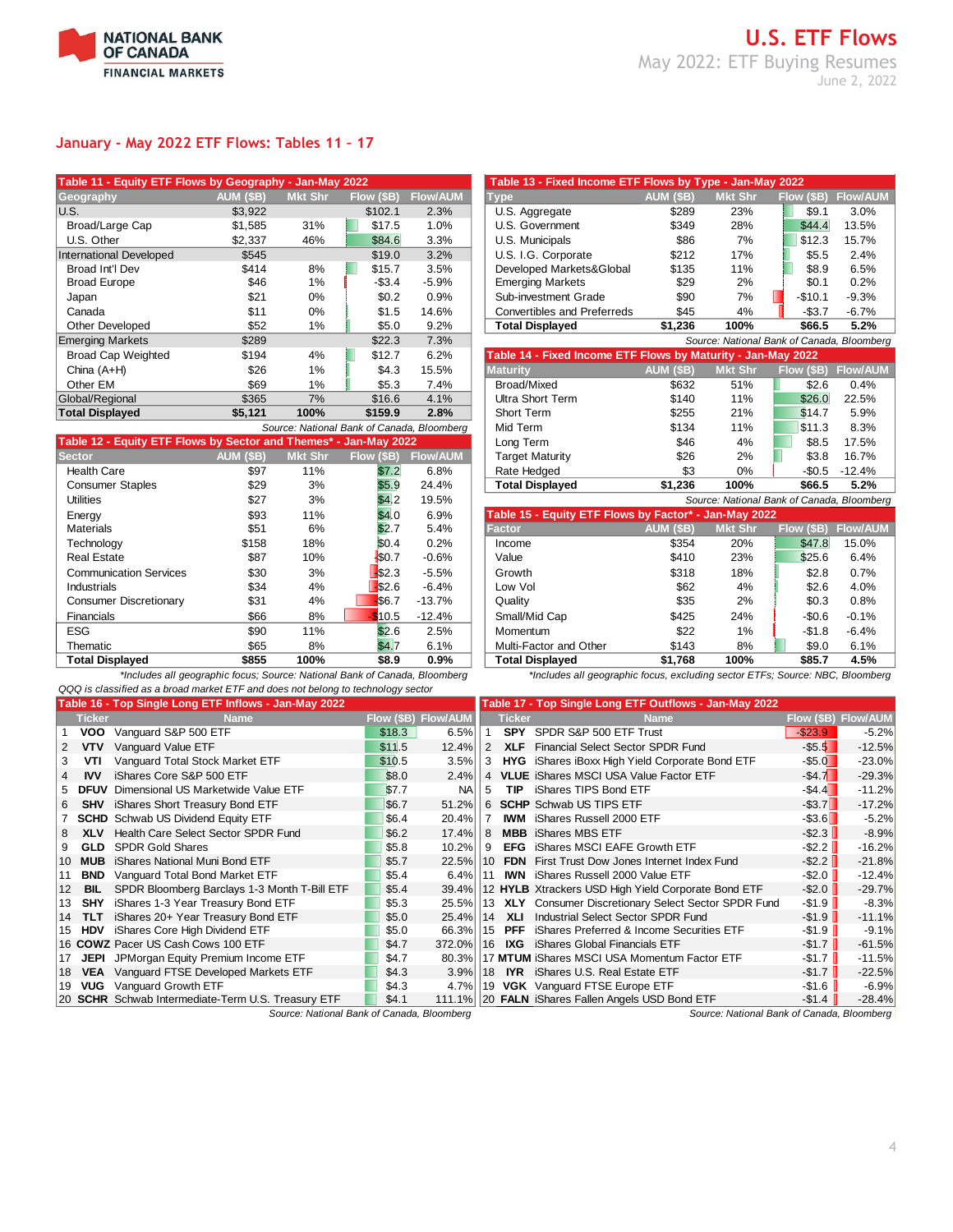

## **Table 18: ETF Provider Table**

| <b>Provider</b> |                             | <b>AUM</b><br>(SB) | <b>Mkt</b><br><b>Shr</b> | <b>May 2022</b> |            | Jan-May 2022 |              |
|-----------------|-----------------------------|--------------------|--------------------------|-----------------|------------|--------------|--------------|
|                 |                             |                    |                          | <b>Flow</b>     | Flow/      | <b>Flow</b>  | <b>Flow/</b> |
|                 |                             |                    |                          | (\$B)           | <b>AUM</b> | (SB)         | <b>AUM</b>   |
| 1               | <b>BlackRock iShares</b>    | \$2,251            | 34%                      | \$35.7          | 1.6%       | \$55.9       | 2.3%         |
| 2               | Vanguard                    | \$1,918            | 29%                      | \$12.4          | 0.7%       | \$87.0       | 4.2%         |
| 3               | <b>State Street SSGA</b>    | \$1,020            | 15%                      | \$6.8           | 0.7%       | \$7.5        | 0.7%         |
| 4               | Invesco                     | \$361              | 5%                       | \$1.8           | 0.5%       | \$15.2       | 3.7%         |
| 5               | <b>Charles Schwab</b>       | \$258              | 4%                       | \$2.3           | 0.9%       | \$14.6       | 5.4%         |
| 6               | <b>First Trust</b>          | \$139              | 2%                       | \$1.1           | 0.8%       | \$6.0        | 4.0%         |
| 7               | JPMorgan                    | \$80               | 1%                       | \$2.7           | 3.5%       | \$12.3       | 17.0%        |
| 8               | ProShares                   | \$61               | 1%                       | \$0.4           | 0.6%       | \$8.5        | 11.9%        |
| 9               | VanEck                      | \$59               | 1%                       | $-$1.2$         | $-1.9%$    | \$4.0        | 6.4%         |
| 10              | <b>Dimensional Holdings</b> | \$58               | 1%                       | \$10.9          | 23.7%      | \$16.7       | 36.8%        |
| 11              | WisdomTree                  | \$50               | 1%                       | \$1.4           | 2.9%       | \$5.2        | 10.9%        |
| 12              | Global X                    | \$40               | 1%                       | \$0.1           | 0.3%       | \$3.3        | 8%           |
| 13              | Fidelity                    | \$32               | 0%                       | \$0.2           | 0.5%       | \$1.5        | 4%           |
| 14              | Goldman Sachs               | \$26               | 0%                       | $-$0.4$         | $-1.7%$    | \$2.8        | 10.4%        |
| 15              | Direxion                    | \$25               | 0%                       | \$0.6           | 2.7%       | \$6.8        | 22.9%        |
| 16              | <b>PIMCO</b>                | \$24               | 0%                       | $-$0.2$         | $-0.8%$    | $-$1.3$      | $-4.7%$      |
| 17              | <b>Northern Trust</b>       | \$23               | 0%                       | \$0.5           | 2.4%       | \$2.6        | 12.9%        |
| 18              | <b>DWS Xtrackers</b>        | \$19               | 0%                       | $-$0.5$         | $-2.4%$    | $-$2.2$      | $-9.3%$      |
| 19              | <b>ARK</b>                  | \$16               | 0%                       | \$0.5           | 3.1%       | \$0.3        | 1.1%         |
| 20              | Pacer Financial             | \$15               | 0%                       | \$1.6           | 12.6%      | \$5.5        | 54.4%        |
|                 | Top 20 Total                | \$6,473            | 97%                      | \$76.7          |            | \$252.3      |              |
|                 | <b>Total ETF</b>            | \$6,654            | 100%                     | \$79.9          |            | \$270.6      |              |

Source: NBF ETF Research, Bloomberg. Data as of May 31, 2022

## **Appendix 1 – Glossary**

Exchange Traded Funds (ETFs) are open-ended mutual funds in continuous distribution. This report also includes other Exchange Traded Products such as notes, grantor trusts, limited partnerships and unit investment trusts.

**AUM (Assets Under Management):** AUM is expressed in local currency, which is the U.S. dollar for the purpose of this report.

**Market Share / AUM (%):** AUM as % of category total AUM on the last line of the table.

**Flow:** The net dollar amount of fund creations and redemptions for the period based on daily NAV and the change in Shares Outstanding. Flows are expressed in local currency, which is the U.S. dollar for the purpose of this report.

**Maturity:** We categorize fixed income ETFs into the following maturity brackets:

- **Broad/Mixed:** ETF that holds issues from across more than one maturity bucket (short, mid and/or long-term).
- **Floating Rate:** ETF that mainly invests in floating rate issues with periodic interest rate resets.
- **Long-Term:** ETF that mainly invests in long-term issues and has a weighted average maturity greater than 10 years.
- **Mid-Term:** ETF that mainly invests in intermediate-term fixed issues and has a weighted average maturity between three and 10 years.
- **Short-Term:** ETF that mainly invests in short-term issues with weighted average maturity less than three years.
- **Target Maturity:** ETF that has a target maturity, such as a fixed date or year.
- **Rate Hedged:** ETF that uses derivatives to mitigate interest rate risk and to maintain a zero or negative portfolio duration.

**NAV (Net Asset Value per share):** ETF price is used when NAV is not available.

**Flow/AUM (Flow as % AUM):** Flow as a percentage of assets under management from the beginning of the period.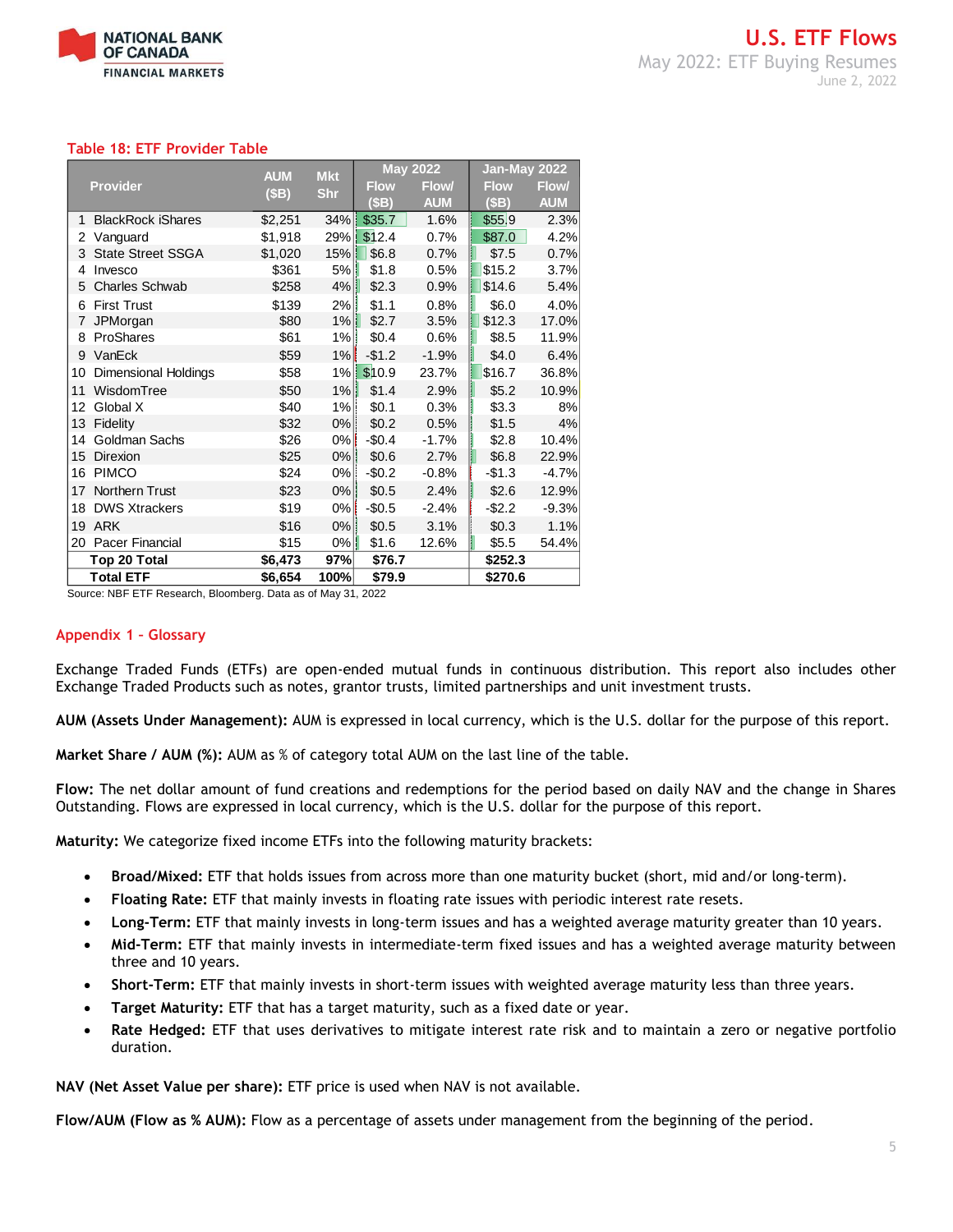

**Defensive Sectors:** We classify Consumer non-cyclicals, Energy, Health Care, Utilities as defensive sectors.

**Cyclical Sectors:** We classify Consumer Cyclicals, Financials, Real Estate, Industrials, Information Technology, Materials, Communication Services as cyclical sectors.

*All numbers are as of last month's final business day.* 

## **Appendix 2 - Equity ETF by Factor Categories**

We group Factor Equity ETFs (exclude cap-weighted ETFs, sector ETFs and thematic ETFs) into the categories below. These groupings follow NBF's discretion and can differ from the ETF Provider's definition and classification from other sources.

**Small/Mid Cap:** A fund with small/mid-cap focus.

**Income:** A fund with the primary goal of providing income. We classify a fund as belonging to the Income category when its strategy focuses on providing income, or the fund self-identifies as using an income strategy even though it may incorporate other factors in addition to income.

**Value:** A fund that invests primarily in the stocks that are considered undervalued using metrics such as price-to-earnings, price-to-book, EV/EBITA, etc.

**Growth**: A fund that invests primarily in fast-growing stocks using metrics such as earnings growth, sales growth, momentum, etc.

**Momentum**: A fund that invests primarily in high momentum stocks using metrics such as period returns.

**Quality**: A fund that invests primarily in high quality stocks using metrics like ROE, debt/equity and earnings growth.

**Low Vol or Risk:** A fund that aims to achieve reduced portfolio volatility, either by screening for low volatility stocks, low beta stocks and/or minimizing the portfolio volatility.

**Other:** Any non-cap weighted factor strategy that is not covered by otherwise defined categories. This includes equal-weight, multi-factor, AlphaDEX and other fundamental-based ETFs.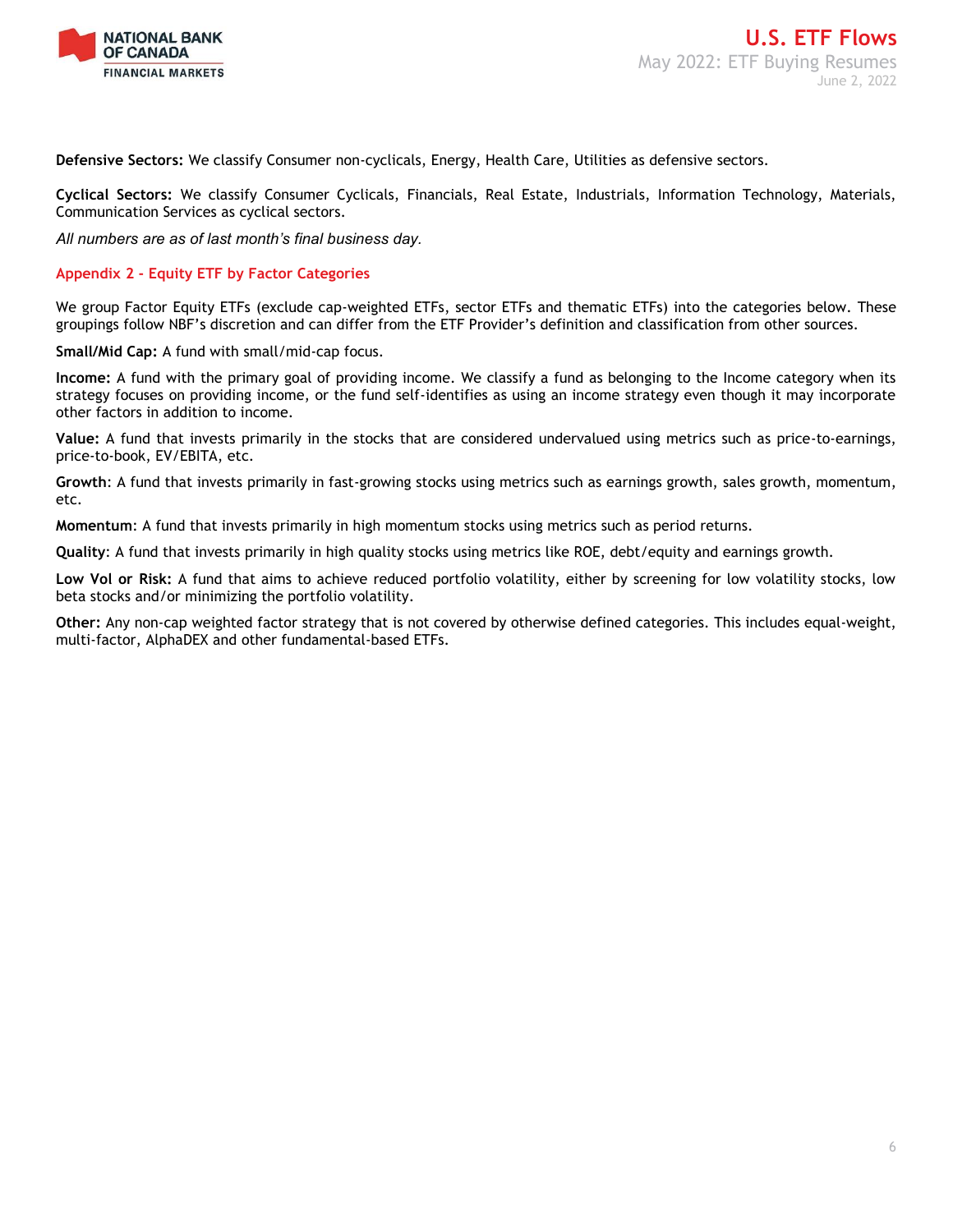

## **DISCLOSURES**

Levered and Inverse Exchange-Traded Funds are very different from most ETFs. They pursue leveraged investment goals, and they are riskier than alternatives that do not use leverage because they magnify the performance of the benchmark on an investment. These ETFs seek daily leveraged investment results. The return of an inverse or levered ETF for periods longer than a single day, especially in periods of market volatility, may be completely uncorrelated to the return of the benchmark over such longer periods. Levered and inverse ETFs are intended to be used as short-term trading vehicles for investors managing their portfolios on a daily basis. They are not to be used by, and are not appropriate for, investors who intend to hold positions.

Unless otherwise agreed in writing, National Bank of Canada and its affiliates act solely in the capacity of an arm's length contractual counterparty and not as an adviser or fiduciary. Accordingly, you should not regard transaction proposals or other written or oral communications from us as a recommendation or advice that a transaction is appropriate for you or meets your financial objectives. Any financial transaction involves a variety of potentially significant risks and issues; additionally, please note bitcoin and other crypto assets are extremely risky and highly speculative. Before entering into any financial transaction, you should ensure that you fully understand the terms, have evaluated the risks and have determined that the transaction is appropriate for you in all respects. If you believe that you need assistance, you should consult appropriate advisers before entering into the transaction. The attached material does not constitute an offer to enter into any transaction. Such material is believed by us to be reliable, but we make no representation as to its accuracy or completeness. This brief statement does not purport to describe all of the risks associated with financial transactions and should not be construed as advice to you.

## **General**

This Report was prepared by National Bank Financial Inc. (NBF), a Canadian investment dealer, a dealer member of IIROC and an indirect wholly owned subsidiary of National Bank of Canada. National Bank of Canada is a public company listed on the Toronto Stock Exchange.

The particulars contained herein were obtained from sources which we believe to be reliable but are not guaranteed by us and may be incomplete and may be subject to change without notice. The information is current as of the date of this document. Neither the author nor NBF assumes any obligation to update the information or advise on further developments relating to the topics or securities discussed. The opinions expressed are based upon the author(s) analysis and interpretation of these particulars and are not to be construed as a solicitation or offer to buy or sell the securities mentioned herein, and nothing in this Report constitutes a representation that any investment strategy or recommendation contained herein is suitable or appropriate to a recipient's individual circumstances. In all cases, investors should conduct their own investigation and analysis of such information before taking or omitting to take any action in relation to securities or markets that are analyzed in this Report. The Report alone is not intended to form the basis for an investment decision, or to replace any due diligence or analytical work required by you in making an investment decision.

This Report is for distribution only under such circumstances as may be permitted by applicable law. This Report is not directed at you if NBF or any affiliate distributing this Report is prohibited or restricted by any legislation or regulation in any jurisdiction from making it available to you.

National Bank of Canada Financial Markets is a trade name used by National Bank Financial Inc. and National Bank of Canada Financial Inc.

National Bank Financial Inc. or an affiliate thereof, owns or controls an equity interest in TMX Group Limited ("TMX Group") and has a nominee director serving on the TMX Group's board of directors. As such, each such investment dealer may be considered to have an economic interest in the listing of securities on any exchange owned or operated by TMX Group, including the Toronto Stock Exchange, the TSX Venture Exchange and the Alpha Exchange. No person or company is required to obtain products or services from TMX Group or its affiliates as a condition of any such dealer supplying or continuing to supply a product or service.

## **Research analysts**

The Research Analyst(s) who prepared these reports certify that their respective report accurately reflects his or her personal opinion and that no part of his/her compensation was, is, or will be directly or indirectly related to the specific recommendations or views as to the securities or companies.

NBF compensates its Research Analysts from a variety of sources. The Research Department is a cost centre and is funded by the business activities of NBF including Institutional Equity Sales and Trading, Retail Sales, the correspondent clearing business, and Corporate and Investment Banking. Since the revenues from these businesses vary, the funds for research compensation vary. No one business line has a greater influence than any other for Research Analyst compensation.

## **Canadian Residents**

NBF or its affiliates may engage in any trading strategies described herein for their own account or on a discretionary basis on behalf of certain clients and, as market conditions change, may amend or change investment strategy including full and complete divestment. The trading interests of NBF and its affiliates may also be contrary to any opinions expressed in this Report.

NBF or its affiliates often act as financial advisor, agent, lender or underwriter or provides trading related services for certain issuers mentioned herein and may receive remuneration for its services. As well, NBF and its affiliates and/or their officers, directors, representatives, associates, may have a position in the securities mentioned herein and may make purchases and/or sales of these securities from time to time in the open market or otherwise. NBF and its affiliates may make a market in securities mentioned in this Report. This Report may not be independent of the proprietary interests of NBF and its affiliates.

NBF is a member of the Canadian Investor Protection Fund.

## **UK Residents**

This Report is a marketing document. This Report has not been prepared in accordance with EU legal requirements designed to promote the independence of investment research and it is not subject to any prohibition on dealing ahead of the dissemination of investment research.

In respect of the distribution of this Report to UK residents, NBF has approved the contents (including, where necessary, for the purposes of Section 21(1) of the Financial Services and Markets Act 2000). This Report is for information purposes only and does not constitute a personal recommendation, or investment, legal or tax advice. NBF and/or its parent and/or any companies within or affiliates of the National Bank of Canada group and/or any of their directors, officers and employees may have or may have had interests or long or short positions in, and may at any time make purchases and/or sales as principal or agent, or may act or may have acted as market maker in the relevant investments or related investments discussed in this Report, or may act or have acted as investment and/or commercial banker with respect hereto. The value of investments, and the income derived from them, can go down as well as